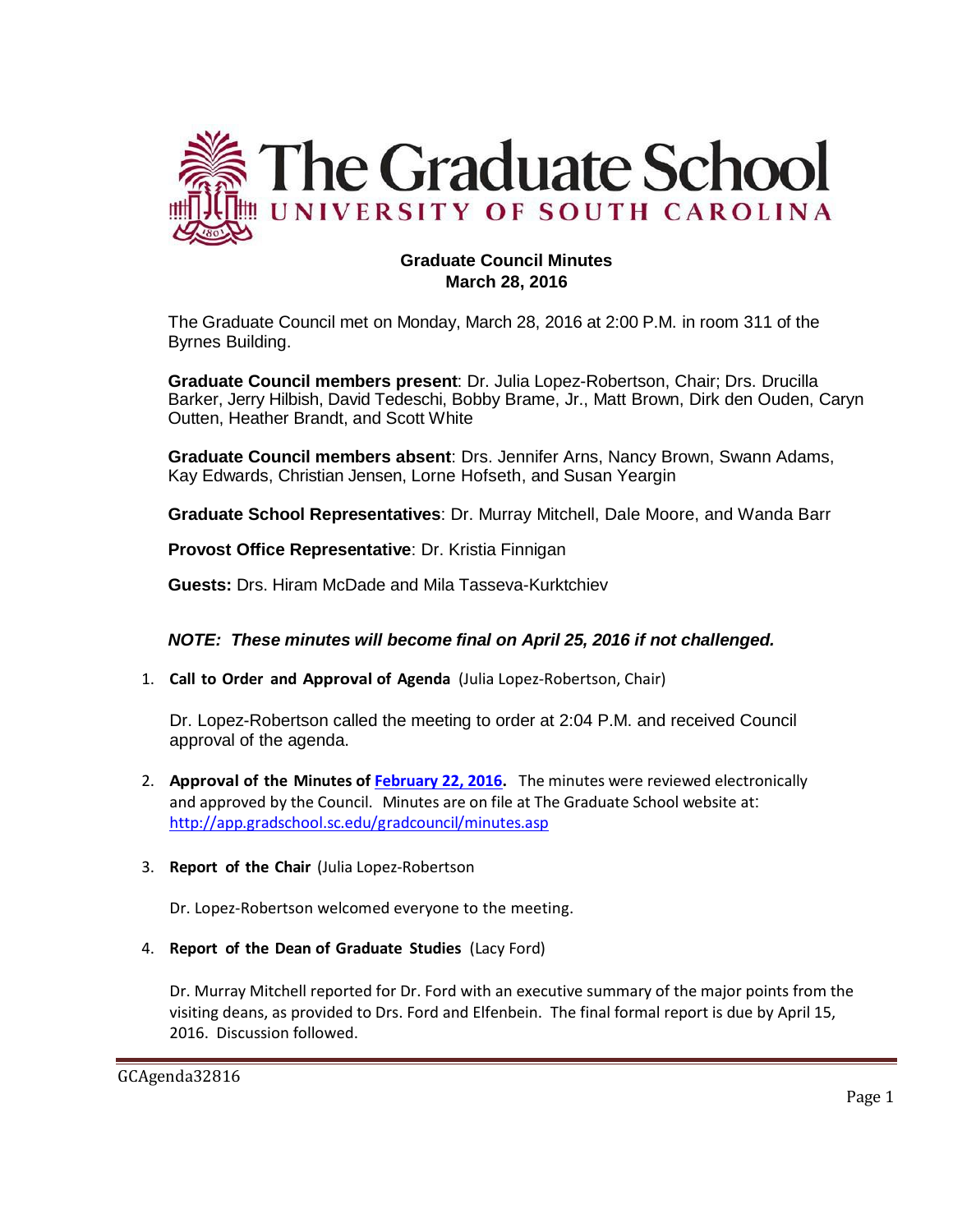# 5. **Report of the Secretary of the Graduate Council / Associate Dean** (Murray Mitchell)

Dr. Mitchell shared a recent memo intended to clarify and reconcile practice with existing policy. In particular, attention was drawn to an interpretation of courses that are or are not eligible for transfer. Students earning a master's degree may enter a doctoral program as a post-master's student, earning a unique minimum of 30 additional hours; individual courses already used in the master's degree may not be used as a part of the required courses in support of the doctoral degree. Following discussion, general consensus was reached with the allowance for individual case-by-case consideration to exceptions to the interpretation of this existing policy.

# 6. **Report of the Graduate Student Association Representative** (Brittany Walter)

Graduate Student Week is next week. The following is the link to the Graduate Student Association's newsletter that includes all of the activities scheduled for next week:

[https://www.sa.sc.edu/sg/files/2016/03/GSA.March2016.Newsletter.USC\\_.pdf](https://www.sa.sc.edu/sg/files/2016/03/GSA.March2016.Newsletter.USC_.pdf)

# 7. **Report of the Academic Policy and Practices Committee** (Matt Brown)

Dr. Matt Brown reported that there was nothing to report.

8. **Report of the 500/600 Level Courses, Distance Education and Special Courses** (Murray Mitchell)

A listing of 500/600 Level Courses is presented to Council for informational purposes only. **500/600 Level Courses**

- **ANTH 546** (3) Forensic Archaeological Recovery. NCP: Fall 2016
- **MATH 548** (3) Geometry, Algebra, and Algorithms. NCP: Fall 2016
- **EDEL 591** (3) Seminar on Teaching. CCP: Fall 2017

# **Distance Education Delivery**

- **COMD 710** (1) Reading and Writing in the Content Areas: Module 1. Summer 2016
- **HPEB 502** (3) Applied Aspects of Human Nutrition. Summer 2016

# **Special Topics Courses**

- **EDHE 832** (3) Curriculum in Higher Education (Spring 2016) [http://gradschool.sc.edu/facstaff/gradcouncil/2015/EDHE 832.pdf](http://gradschool.sc.edu/facstaff/gradcouncil/2015/EDHE%20832.pdf)
- **PSYC 888** (1) Research in Experimental Psychology (Fall 2016) [http://gradschool.sc.edu/facstaff/gradcouncil/2015/PSYC 888.pdf](http://gradschool.sc.edu/facstaff/gradcouncil/2015/PSYC%20888.pdf)
- **COMD 710** (1) Reading and Writing in the Content Areas: Module 1 Summer 2016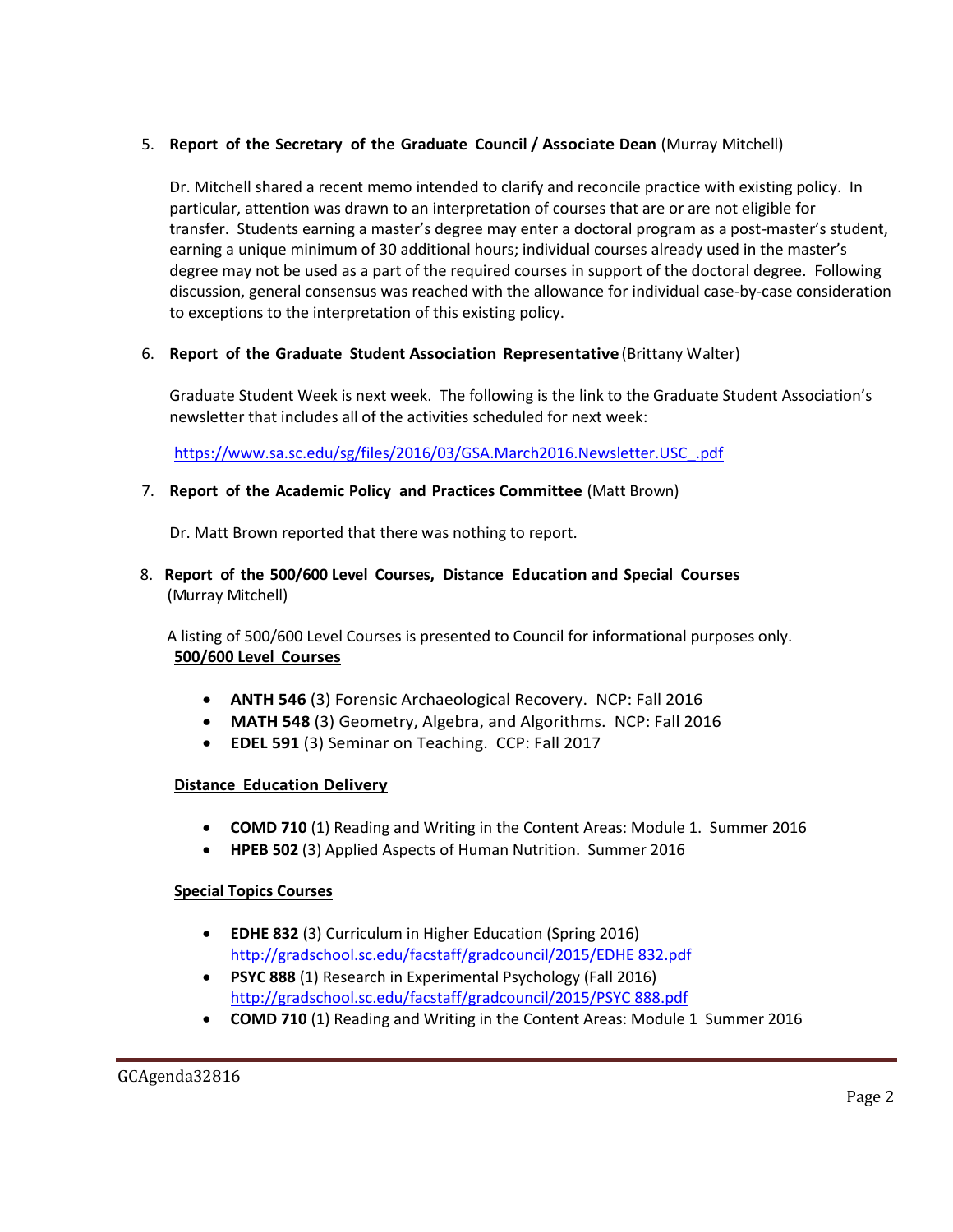# 9. **Associate Graduate Faculty Nominations (Murray Mitchell)**

None

# 10. **Fellowships and Scholarships Committee** (Heather Brandt)

Dr. Heather Brandt gave the following update from her committee:

## **Presidential Fellows:**

99 total applications

- 13 have accepted the award
- 12 have refused the award
- 17 have been approved but have not responded either way

We have also prioritized a wait list based on responses to ensure 30 Presidential Fellows beginning in fall 2016.

## **Other:**

71 total applications

- 17 Trustee Recruiting Fellowships (6 total: 4 Cecil Scott and 2 Rhude Patterson) **RANK TOP 10**
- 10 Dean's Award for Excellence in Leadership (2) **RANK TOP 5**
- 1 Outstanding Thesis Award **RANK TOP 3**
- 29 Trustee Fellowships (7 total: 1 George Reeves, 1 Dera Parkinson, 1 C.C. Royal, 2 Charles Coker, and 2 Rhude Patterson) **RANK TOP 10**
- 14 Outstanding Graduate Teaching Assistant Awards (2) **RANK TOP 5**
- 11. Report of Science, Math, and Related Professional Programs Committee (David Tedeschi)

Dr. David Tedeschi reported that the Committee received two proposals that were reviewed and returned for revisions.

# 12. **Report of the Humanities, Social Sciences, Education, and Related Professional Programs Committee** (Drucilla Barker)

Below is a list of proposals reviewed by the Committee. Each curricular action can be viewed at this Public Agenda review site:<https://www.sc.edu/programproposal/gradagenda/?id=13>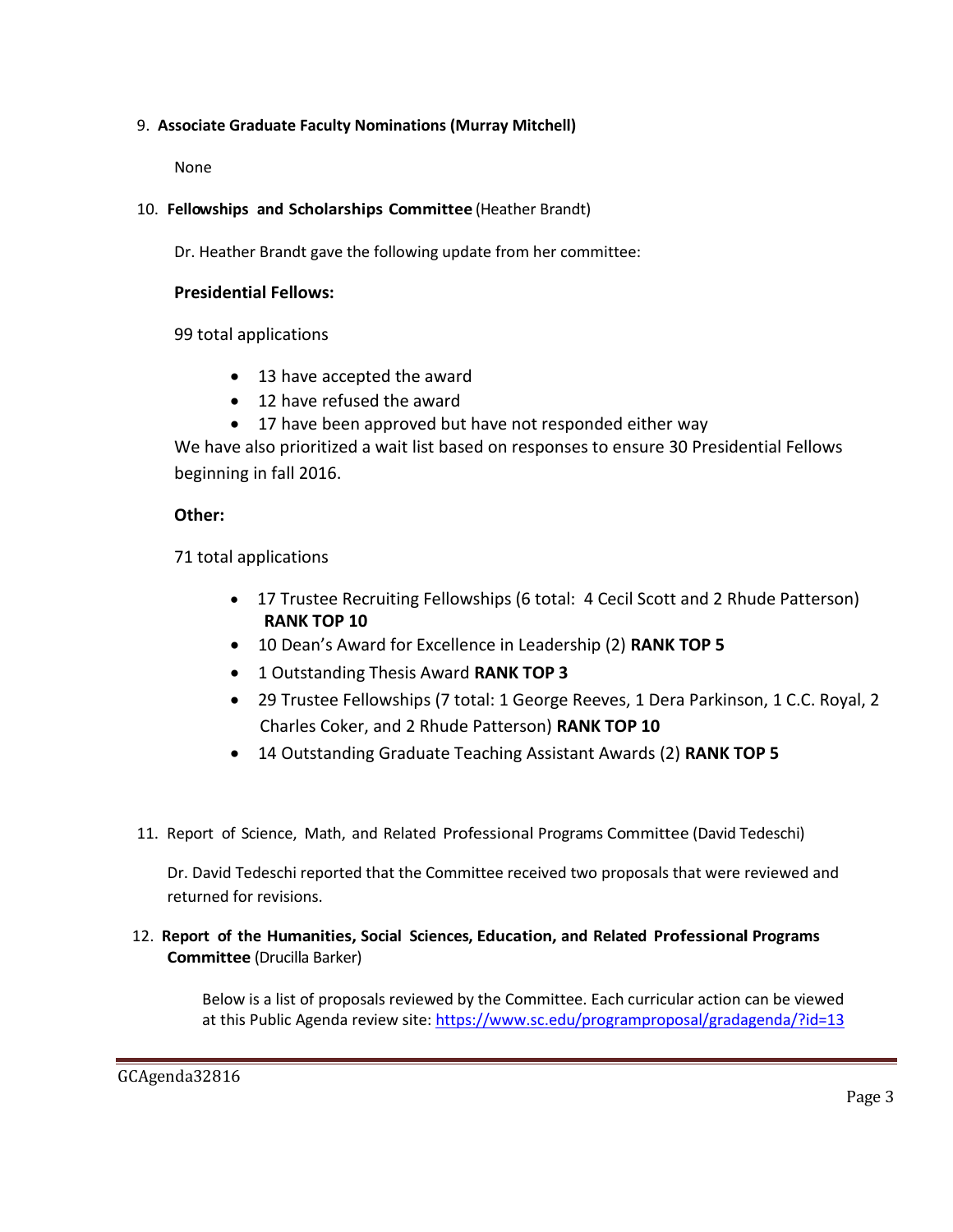At this Public Agenda link, the individual proposals are not live-linked, but agenda items are listed in alphabetical order. To view the full proposals, GC members and Committee Chairs still need to go to the Committee Review site, and filter for "Committees", then for the "Committee" called "Added to Grad Council agenda."

- **EDLP** Major/Degree Program, M.Ed in Higher Education and Student Affairs, Education. Program Change: Fall 2017
- **LING 701** (3) Quantitative Approaches to Linguistic Analysis. NCP: Fall 2016
- **LING 712** (3) Articulatory and Acoustic Phonetics. NCP: Fall 2016
- **PSYC 782** (3) Child/Family Therapy Practicum. CCP: Fall 2017
- **PSYC 830** (3) Advanced Child, Adolescent and Family Therapy Practicum. CCP: Fall 2016
- **PSYC 837** (3) Autism Theory and Diagnostics. NCP: Fall 2017
- **RETL 740** (3) Omni-Channel Workforce Management. NCP: Spring 2017
- **SOWK Academic Certificate**, Graduate Certificate in Drug and Addiction Studies. Program Change: Fall 2017
- **ZZED Major / Degree Program**, Curriculum and Instruction, Ed.D. Program Change: Fall 2017

## *All proposals were unanimously approved by Graduate Council.*

### 13. **Report of the Grievances, Appeals and Petitions Committee** (Nancy Brown)

None reported.

### 14. **Other Committee Reports**

### 15. **Old Business**

### 16**. New Business**

### 17. **Good of the Order**

Dr. Mitchell requested input regarding how to continue the move of having the Graduate Council consider substantive issues, rather than only endorsing the work of various committees.

Dr. Barker suggested the possibility of soliciting input from Council members in advance of meetings. Further, she suggested that she would like to hear more about SAEL fellowships (Social Advocacy and Ethical Life), originally sponsored by the College of Arts and Sciences.

Dr. Brandt suggested that additional insights into Health Insurance status and updates would be helpful. She also recommended that we spend time reviewing the report from the visiting